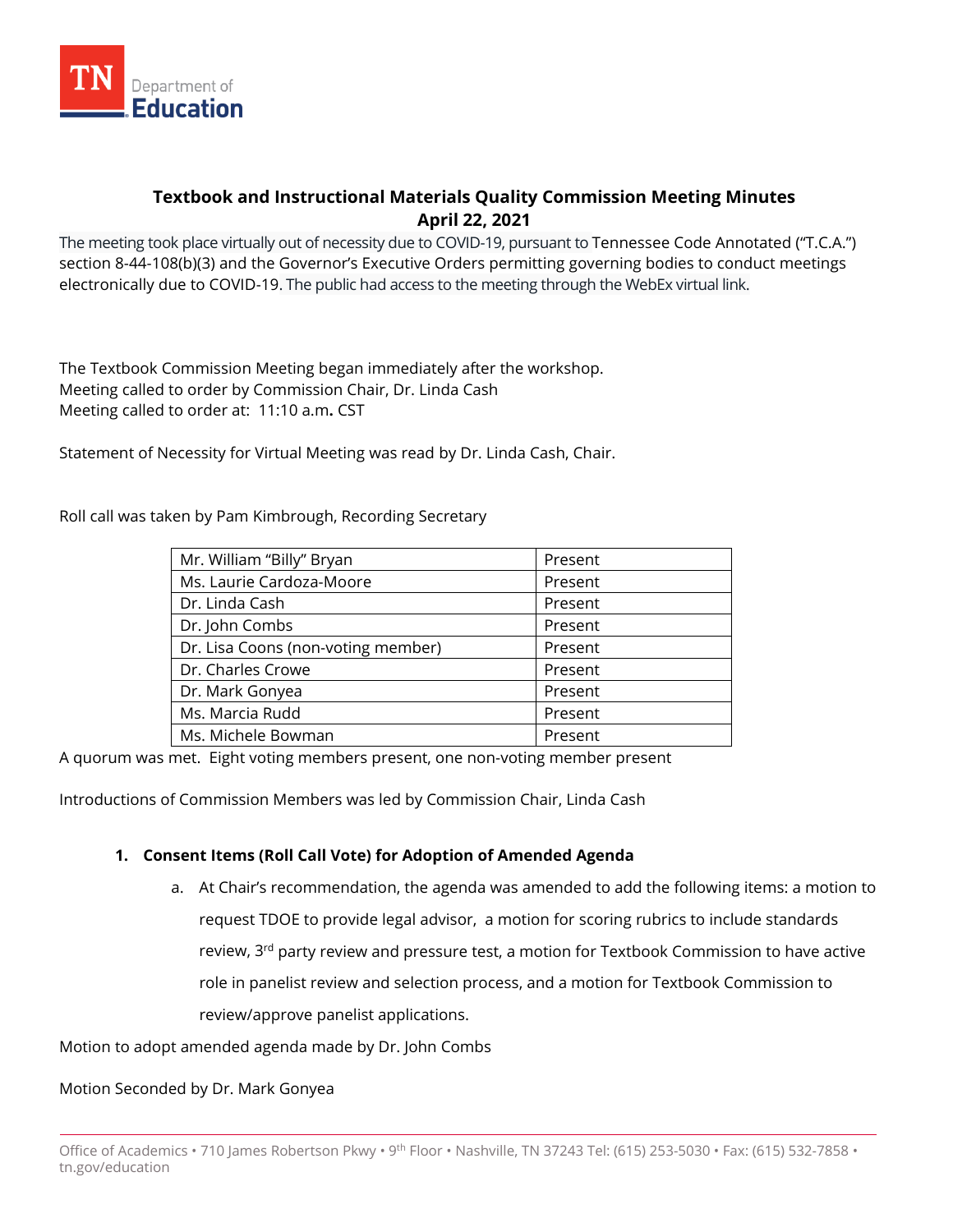| Mr. William "Billy" Bryan | Yes |
|---------------------------|-----|
| Ms. Laurie Cardoza-Moore  | Yes |
| Dr. Linda Cash            | Yes |
| Dr. John Combs            | Yes |
| Dr. Charles Crowe         | Yes |
| Dr. Mark Gonyea           | Yes |
| Ms. Marcia Rudd           | Yes |
| Ms. Michele Bowman        | Yes |

Adoption of Amended Agenda passed unanimously.

## **2. Action Items (Roll Call Vote)**

## **a. Election of 2021 Chair**

Nominations: Dr. Linda Cash

Roll Call Vote to elect Linda Cash as 2021 Commission Chair:

| Mr. William "Billy" Bryan | Yes |
|---------------------------|-----|
| Ms. Laurie Cardoza-Moore  | Yes |
| Dr. Linda Cash            | Yes |
| Dr. John Combs            | Yes |
| Dr. Charles Crowe         | Yes |
| Dr. Mark Gonyea           | Yes |
| Ms. Marcia Rudd           | Yes |
| Ms. Michele Bowman        | Yes |

Election unanimously passed.

## **Election of 2021 Vice Chair**

Nominations: Ms. Laurie Cardoza-Moore, Dr. John Combs

|                           | Dr. John Combs | Ms. Laurie Cardoza-Moore |
|---------------------------|----------------|--------------------------|
| Mr. William "Billy" Bryan | Yes            | No                       |
| Ms. Laurie Cardoza-Moore  | No             | Yes                      |
| Dr. Linda Cash            | Yes            | No                       |

Office of Academics • 710 James Robertson Pkwy • 9th Floor • Nashville, TN 37243 Tel: (615) 253-5030 • Fax: (615) 532-7858 • tn.gov/education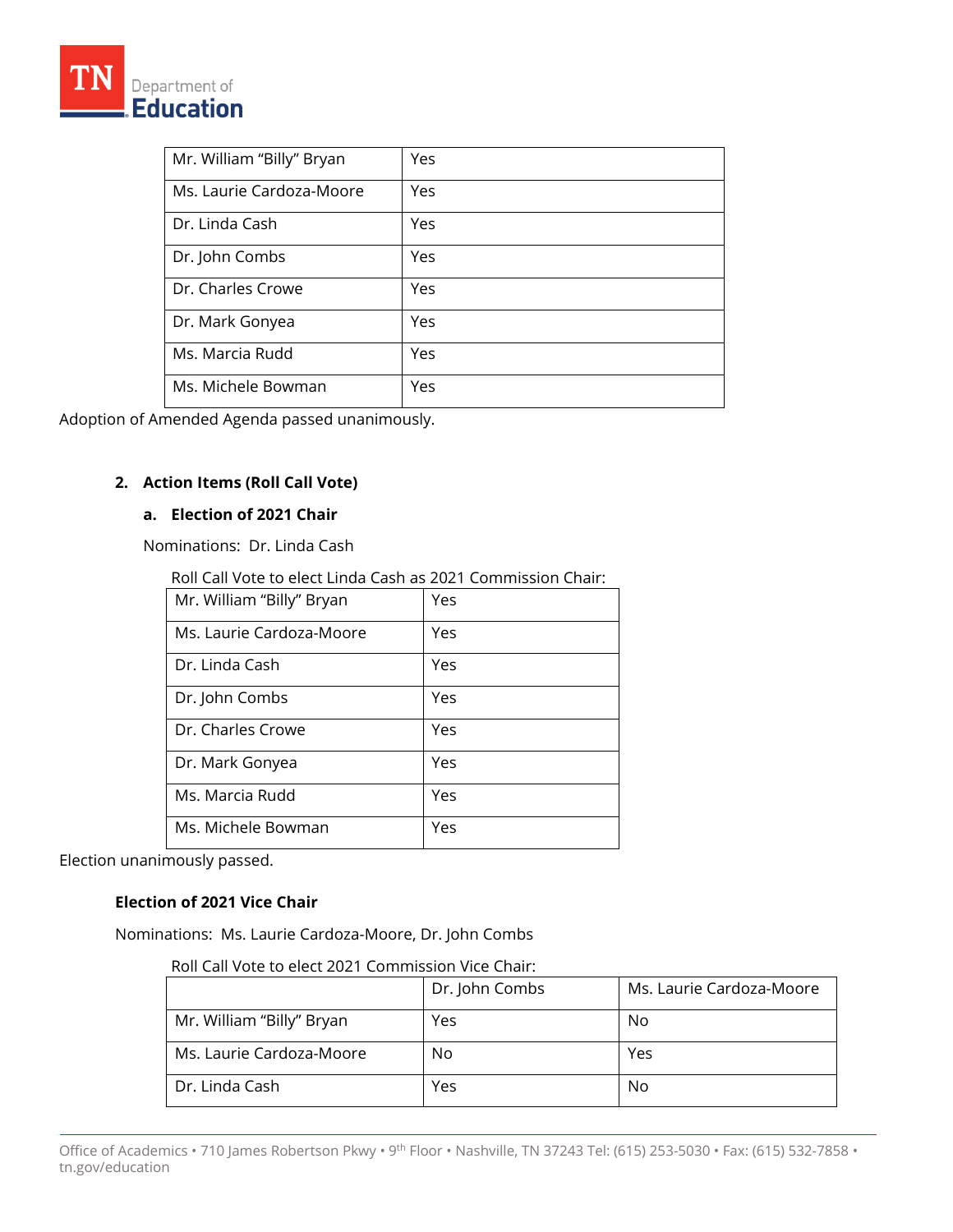

| Dr. John Combs     | Yes | No |
|--------------------|-----|----|
| Dr. Charles Crowe  | Yes | No |
| Dr. Mark Gonyea    | Yes | No |
| Ms. Marcia Rudd    | Yes | No |
| Ms. Michele Bowman | Yes | No |

Majority of Commission members voted to elect Dr. John Combs as 2021 Commission Vice Chair

### b. **Approval of Minutes, March 12, 2021**

Motion to approve: Mr. William "Billy" Bryan Motion seconded: Ms. Marcia Rudd Roll Call Vote

| Mr. William "Billy" Bryan | Yes |
|---------------------------|-----|
| Ms. Laurie Cardoza-Moore  | Yes |
| Dr. Linda Cash            | Yes |
| Dr. John Combs            | Yes |
| Dr. Charles Crowe         | Yes |
| Dr. Mark Gonyea           | Yes |
| Ms. Marcia Rudd           | Yes |
| Ms. Michele Bowman        | Yes |

Motion approved unanimously.

### c. **Schedule B Adoption Schedule Option 2 Approval**

Motion to approve: Dr. Charles Crowe Motion seconded: Dr. John Combs

|  |  | Roll Call Vote |
|--|--|----------------|
|--|--|----------------|

| Mr. William "Billy" Bryan | Yes |
|---------------------------|-----|
| Ms. Laurie Cardoza-Moore  | Yes |
| Dr. Linda Cash            | Yes |
| Dr. John Combs            | Yes |
| Dr. Charles Crowe         | Yes |
| Dr. Mark Gonyea           | Yes |
| Ms. Marcia Rudd           | Yes |
| Ms. Michele Bowman        | Yes |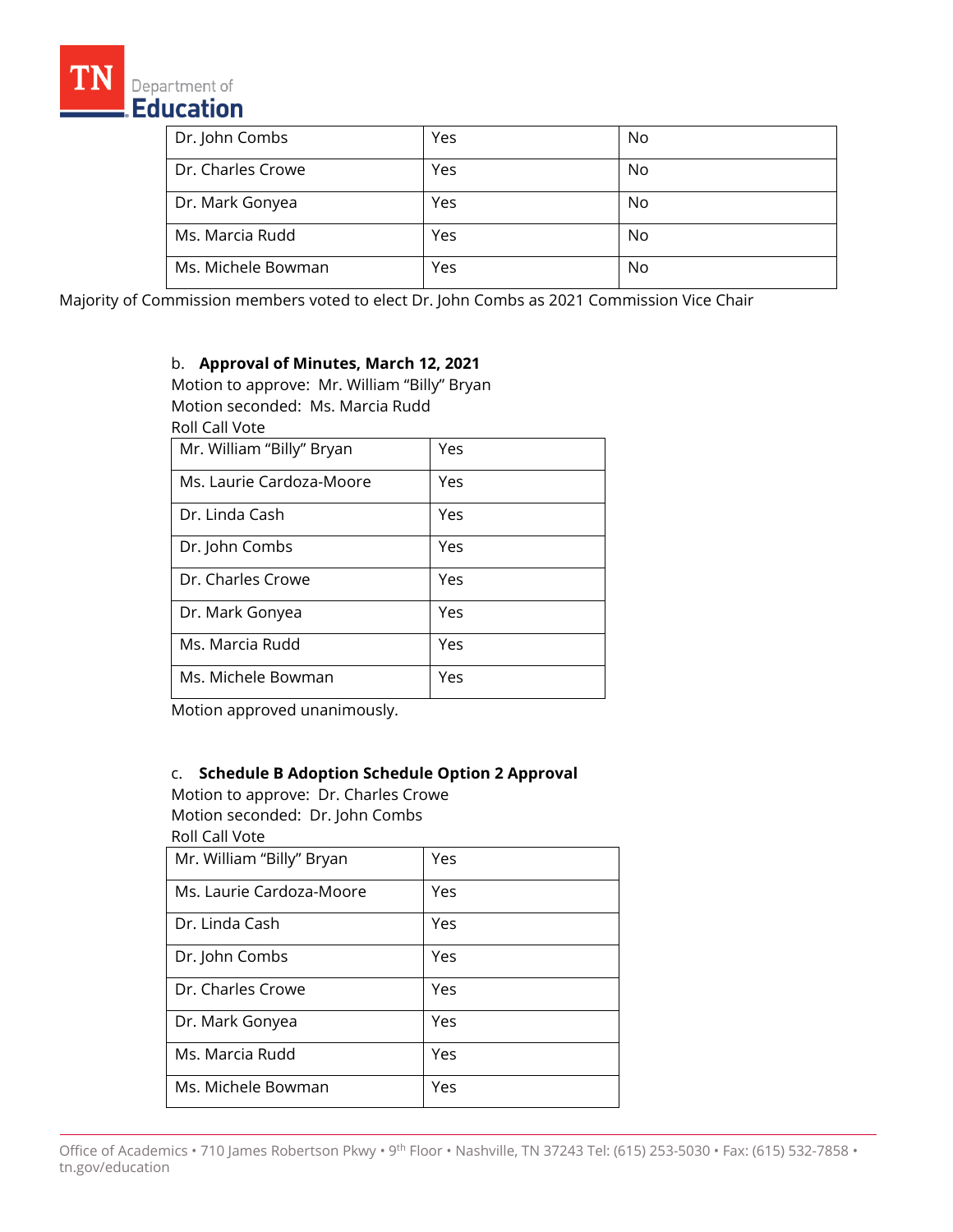

Motion approved unanimously.

### d. **Adoption of Request for TDOE Support for Schedule B Adoption Cycle** Motion to adopt as read as whole document: Dr. Mark Gonyea Motion seconded: Mr. William "Billy" Bryan

Roll Call Vote

| Mr. William "Billy" Bryan | Yes |
|---------------------------|-----|
| Ms. Laurie Cardoza-Moore  | Yes |
| Dr. Linda Cash            | Yes |
| Dr. John Combs            | Yes |
| Dr. Charles Crowe         | Yes |
| Dr. Mark Gonyea           | Yes |
| Ms. Marcia Rudd           | Yes |
| Ms. Michele Bowman        | Yes |

Motion approved unanimously.

### e. **Motion to request TDOE to provide legal advisor**

Motion to approve: Ms. Michele Bowman Motion seconded: Mr. William "Billy" Bryan

#### Roll Call Vote

| Mr. William "Billy" Bryan | Yes |
|---------------------------|-----|
| Ms. Laurie Cardoza-Moore  | Yes |
| Dr. Linda Cash            | Yes |
| Dr. John Combs            | Yes |
| Dr. Charles Crowe         | Yes |
| Dr. Mark Gonyea           | Yes |
| Ms. Marcia Rudd           | Yes |
| Ms. Michele Bowman        | Yes |

Motion approved unanimously.

Joanna Collins, Assistant General Counsel for Procurement, TN Department of Education responded to motion for request for TDOE to provide legal advisor. We will convey this request to the Department.

## **f. Motion for Scoring Rubrics to include standards review, 3rd party review and pressure test**

Motion to approve: Dr. Mark Gonyea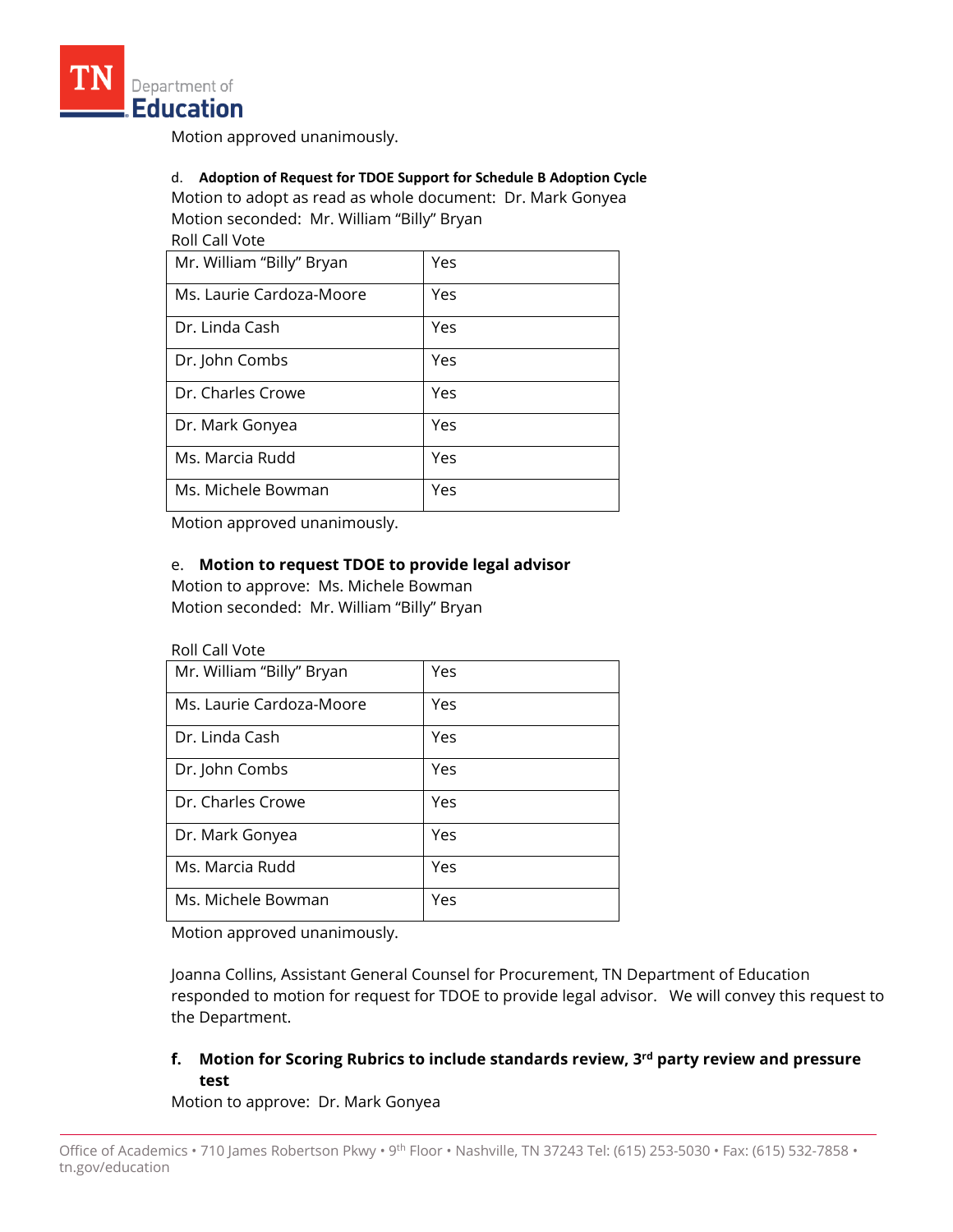

Motion seconded: Dr. John Combs

Roll Call Vote

| Mr. William "Billy" Bryan | Yes |
|---------------------------|-----|
| Ms. Laurie Cardoza-Moore  | Yes |
| Dr. Linda Cash            | Yes |
| Dr. John Combs            | Yes |
| Dr. Charles Crowe         | Yes |
| Dr. Mark Gonyea           | Yes |
| Ms. Marcia Rudd           | Yes |
| Ms. Michele Bowman        | Yes |

Motion approved unanimously.

## g. **Motion for Textbook Commission to have active role in panelist review and selection process**

Motion to approve: Ms. Laurie Cardoza-Moore Motion seconded: Ms. Marcia Rudd

#### Roll Call Vote

| Mr. William "Billy" Bryan | Yes |
|---------------------------|-----|
| Ms. Laurie Cardoza-Moore  | Yes |
| Dr. Linda Cash            | Yes |
| Dr. John Combs            | Yes |
| Dr. Charles Crowe         | Yes |
| Dr. Mark Gonyea           | Yes |
| Ms. Marcia Rudd           | Yes |
| Ms. Michele Bowman        | Yes |

Motion approved unanimously.

### h. **Motion for Textbook Commission to review/approve panelist applications**

Motion to approve: Dr. Mark Gonyea Motion seconded: Dr. Charles Crowe

#### Roll Call Vote

| Mr. William "Billy" Bryan | Yes |
|---------------------------|-----|
| Ms. Laurie Cardoza-Moore  | Yes |
| Dr. Linda Cash            | Yes |